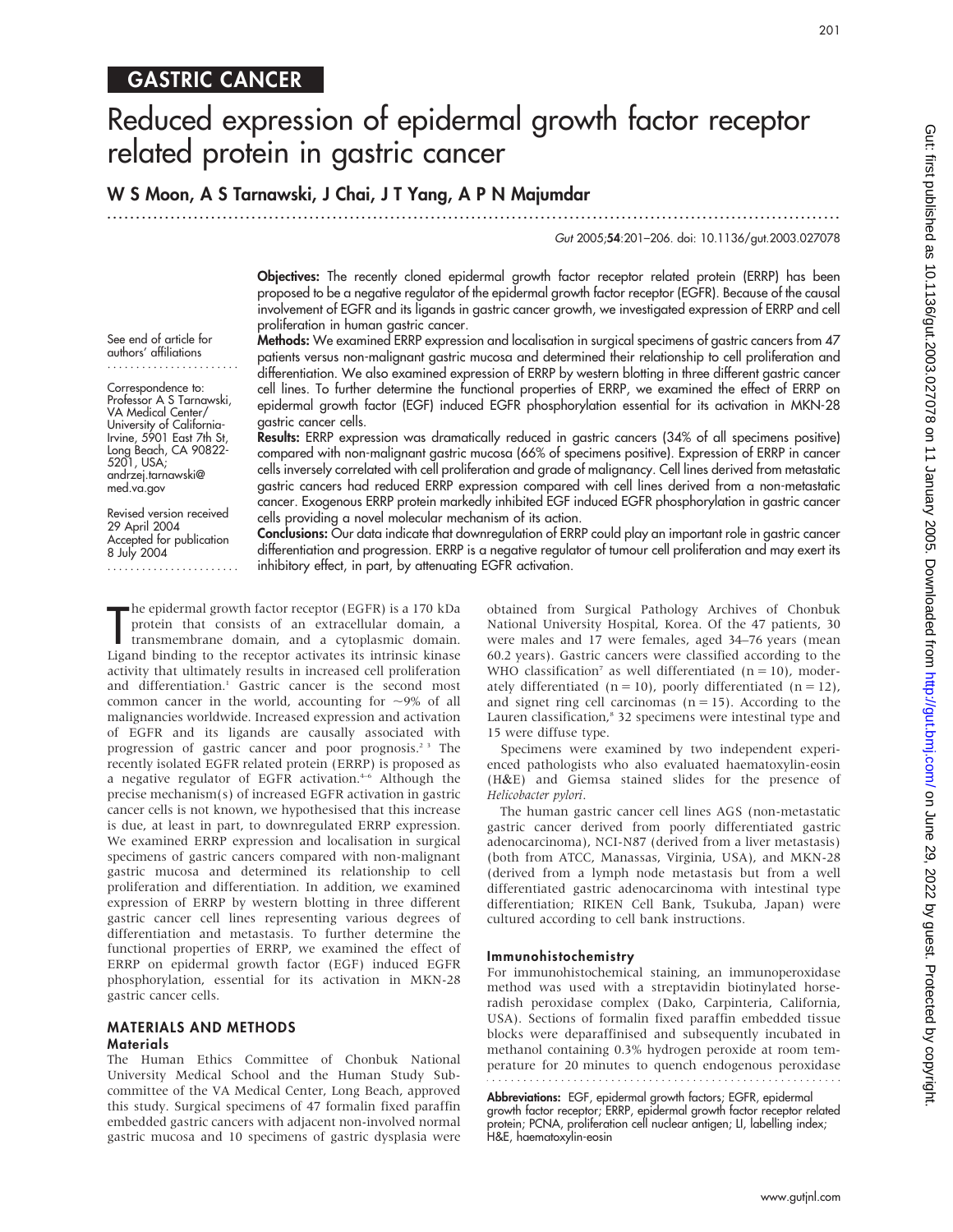activity and then treated with pepsin for 10 minutes at room temperature. Sections were incubated with protein block serum free (Dako) at room temperature for 10 minutes to block non-specific staining and then incubated for two hours at room temperature with rabbit polyclonal anti-ERRP antibody. After washing, sections were incubated with a biotin conjugated secondary antibody at room temperature for 30 minutes and finally with peroxidase conjugated streptavidin at room temperature for 30 minutes. Peroxidase activity was detected with the enzyme substrate 3-amino-9-ethyl carbazole. For negative controls, sections were treated in the same way except that they were incubated with Tris buffered saline instead of the primary antibody. In addition, to assure ERRP antibody specificity, in selected experiments, for immunostaining we used as a new control ERRP antibody preabsorbed (4˚C for 16 hours) with a 50-fold excess of ERRP peptide instead of normal ERRP antibody.

Polyclonal antibody against ERRP was generated in rabbits as described previously<sup>56</sup> utilising an epitope from the "U" region comprising 15 amino acids (AVTRPLHPLAQNRSVS) that showed no homology with any known sequence in the database. Previous study by one of the authors (APNM) demonstrated the specificity of this ERRP antibody.<sup>6</sup>

#### Double immunostaining for ERRP and PCNA

To determine the relationship between ERRP expression and proliferative activity, we performed double immunostaining for proliferating cell nuclear antigen (PCNA, the nuclear antigen present only in proliferating cells) and ERRP on the same specimens. Paraffin embedded tissue sections were double immunostained using the Envision Doublestain System (Dako). Tissue sections were deparaffinised and slides were treated with a microwave antigen retrieval procedure in 0.01 M sodium citrate buffer for 10 minutes. After quenching the endogenous peroxidase activity with peroxidase blocking reagent (Dako), sections were incubated with mouse monoclonal anti-PCNA antibody (Dako) for one hour at room temperature. Slides were rinsed with washing buffer and incubated with labelled polymer-horseradish peroxidase-antimouse and antirabbit antibodies (Envision Doublestain System step 3) for 30 minutes at room temperature. Peroxidase activity was detected with the enzyme substrate 3,3'-diaminobenzidine tetrachloride (Envision Doublestain System step 4). After quenching the enzyme reaction, slides were incubated in Doublestain Block (Envision Doublestain System step 5) at room temperature for five minutes to block endogenous phosphatase. Then, slides were incubated anti-ERRP antibody for one hour at room temperature. After washing, slides were incubated with labelled polymer-alkaline phosphatase antimouse and antirabbit antibody (Envision Doublestain System step 7) for 30 minutes at room temperature. Fast red solution was used for visualisation of the bound antibody. Sections were counterstained with Mayer's haematoxylin. To examine the role of ERRP tumour cell proliferation, we counted PCNA positive cancer cells in both ERRP negative and positive cancer cells. The PCNA labelling index (PCNA-LI) was defined as the percentage of cells with nuclei stained positively for PCNA.

#### ERRP expression

Samples immunostained for ERRP were rated according to a score calculated by adding the intensity of the stain to the area of the stain. The intensity of cell staining was graded according to the following scale; 0, no staining; 1+, mild staining; 2+, moderate staining; and 3+ strong staining. The area of staining was evaluated using the following scale: 0,  $<$ 10% of cells stained positive; 1+, 10–30% stained positive; 2+, 30–70% stained positive; and  $3+$ ,  $>70%$  stained positive. The maximum combined score was 6 and the minimum was 0.

#### ERRP expression in gastric cancer cell lines by western blotting

To further examine the role of ERRP in cancer and invasiveness, we performed western blot analysis of ERRP expression in three different gastric cancer cells lines: AGS, MKN-28, and NCI-N87. Briefly, cells were lysed in a buffer containing 50 mM Tris (pH 7.5), 150 mM NaC1, 0.5% Nonidet p-40, 1 mM phenylmethylsulfonyl fluoride, 2 µg/ml leupeptin, 2 µg/ml aprotinin, 5 mM sodium fluoride, and 1 mM sodium orthovanadate. The protein concentration of the lysates was determined by the bicinchoninic acid protein assay (Pierce Chemical, Rockford, Illinois, USA). Equal amounts of protein  $(150 \mu g)$  were subjected to sodium dodecyl sulphate-polyacrylamide gel electrophoresis and transferred to nitrocellulose membranes. ERRP expression was determined by western blot analysis as previously described using polyclonal anti-ERRP antibody. The membrane was incubated with ERRP antibody at room temperature for one hour. The membrane was washed and incubated with antirabbit IgG peroxidase conjugate at room temperature for one hour. The signal of the bound antibody was visualised by chemiluminescence (Amersham Life Science, Arlington Heights, Illinois, USA). The membrane was stripped and reprobed with monoclonal anti-b-actin antibody (Sigma, St Louis, Missouri, USA). Quantification of the data was performed using ImageQuant software (Molecular Dynamics, Piscataway, New Jersey, USA). Each signal was normalised against a corresponding  $\beta$ -actin signal.

#### Effect of exogenous ERRP protein on EGF induced EGFR phosphorylation in MKN-28 gastric cancer cells

ERRP was affinity purified from  $CuSO<sub>4</sub>$  induced Drosophila S2 cell extracts using either a Ni chelated or a His antibody column.6 Serum starved MKN-28 cells were pretreated with 5 µg/ml human ERRP protein for 60 seconds and then incubated with 50 ng/ml of recombinant human EGF protein (BD Transduction Laboratory, San Diego, California, USA) for an additional 15 minutes. Cells were lysed and EGFR was immunoprecipitated using mouse monoclonal EGFR antibody (BD Transduction Laboratory) conjugated to protein A Sepharose. Following extensive washing, phosphorylation levels of the immunoprecipitated EGFR was determined by western blot analysis using antibodies against EGFR and phosphorylated EGFR (Santa Cruz Biotechnology, Santa Cruz, California, USA). Protein from cells treated only with EGF served as a positive control while protein from cells without treatment was used as a negative control. Blots were stripped and reprobed for human  $\beta$ -actin as a loading control.

#### Statistical analysis

Values are expressed as mean (SEM). Data were analysed statistically using the Kruskal-Wallis test to determine the difference in ERRP expression between each group. The Mann-Whitney rank sum test was used to determine differences in PCNA-LI between the two groups and ERRP expression between intestinal and diffuse type gastric cancers. A p value  $<$ 0.05 was considered statistically significant.

#### RESULTS

#### ERRP expression and its relation to tumour cell proliferation and differentiation

Positive immunostaining for ERRP was detected in 31 of 47 (66%) non-malignant gastric tissues where it showed a distinct perinuclear dot-like expression in surface epithelial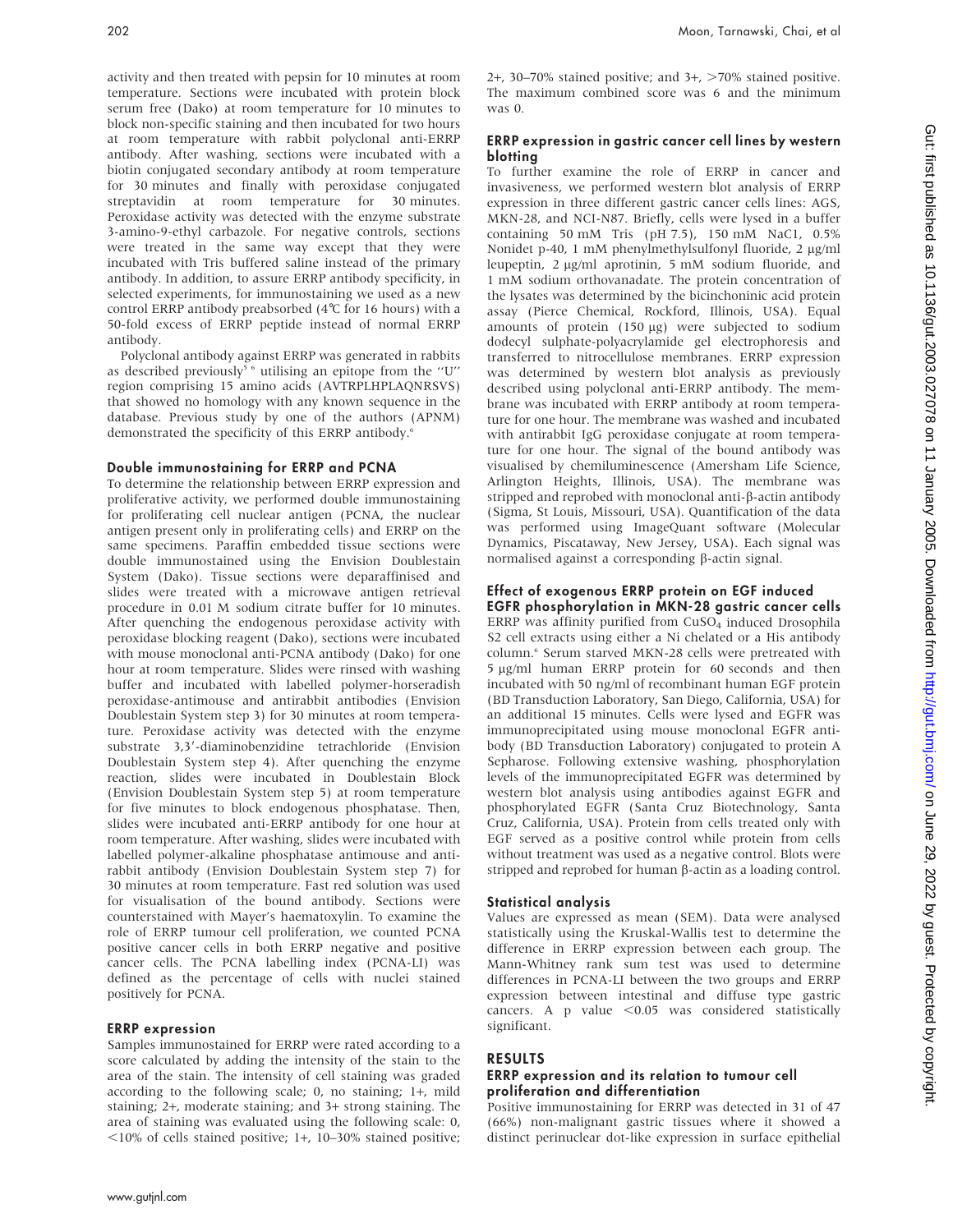

Figure 1 (A–F) Expression and localisation of epidermal growth factor receptor related protein (ERRP) in gastric tissue. (A) Normal pyloric gland mucosa. ERRP expression is localised to the perinuclear region (red signals) with no membrane staining. Inset: foveolar epithelium exhibit perinuclear dot-like staining. (B) Dysplastic cells showed perinuclear cytoplasmic staining for ERRP. (C, D) Representative gastric carcinoma specimens. (C) Moderately differentiated carcinoma. Cancer cells have minimal or absent (arrows) ERRP staining. (D) In infiltrating poorly differentiated carcinoma cells (arrows), ERRP staining is absent. (E, F) Gastric cancer specimens positive for ERRP. (E) Well differentiated carcinoma. Some cells exhibit intense luminal and/or circumferential membrane staining (arrows) (F) Moderately differentiated carcinoma. Cancer cells showed either intense luminal and circumferential membrane staining and/or cytoplasmic and membrane staining. (G–I) Double immunostaining for ERRP and proliferation cell nuclear antigen (PCNA). (G) In normal gastric tissue, proliferating cells (arrows) in the neck area of the gastric glands do not express ERRP. ERRP positive glandular cells (red signals) do not exhibit PCNA expression. (H) Only ERRP negative cancer cells display nuclear PCNA staining (arrows). Conversely, ERRP positive normal glandular cells (red signals) do not exhibit PCNA immunoreactivity. (I) ERRP positive cancer cells, with selective ERRP membrane staining (red signals), do not exhibit PCNA staining. In adjacent PCNA positive carcinoma cells (arrows), ERRP staining is negative, indicating an inverse relationship between ERRP and cell proliferation.

cells and in some glandular cells but not in cells of the proliferative zone (neck area) of gastric glands (fig 1A). Cytoplasmic perinuclear ERRP expression was detected in seven of 10 (70%) dysplasia samples (fig 1B). In gastric cancers, there was a marked decrease in ERRP expression (fig 1C, D), with only 16 of 47 (34%) specimens exhibiting positive staining, often only as a focal reaction (table 1). Interestingly, in ERRP positively stained gastric cancer specimens (34% of all cancer specimens), two patterns of ERRP expression were observed: (a) selective membrane expression and (b) dense membrane and cytoplasmic expression with loss of polarised distribution present in normal gastric mucosal cells. In the case of membrane staining, some cell within the same malignant gland showed luminal membrane staining as well as staining of luminal contents while other cells showed circumferential membrane staining (fig 1E, F). While ERRP expression was present in 60% of well differentiated cancers, it was markedly decreased (to 23%) or absent in dedifferentiated cancers.

The ERRP staining score was 2.9 (0.3) in normal gastric mucosa, and 2.6 (0.6), 0.9 (0.6), and 1.0 (0.5) in well, moderately, and poorly differentiated cancers, respectively. Overall, the decrease in ERRP expression inversely correlated with histological grade of malignancy ( $p = 0.01$ ). We found

|                                                | No of ERRP positive<br>specimens | <b>ERRP</b> expression score<br>(mean (SEM)) |
|------------------------------------------------|----------------------------------|----------------------------------------------|
| Non-malignant mucosa ( $n = 47$ )              | 31 (66%)                         | 2.9(0.3)                                     |
| Dysplasia $(n = 10)$                           | 7 (70%)                          | 3.2(0.9)                                     |
| Total gastric cancer (n=47)                    | 16 (34%)                         | 1.4(0.3)                                     |
| Well differentiated carcinoma ( $n = 10$ )     | $6(60\%)$                        | 2.6(0.6)                                     |
| Moderately differentiated carcinoma $(n = 10)$ | 2(20%)                           | 0.9(0.6)                                     |
| Poorly differentiated carcinoma ( $n = 12$ )   | 3(25%)                           | 1.0(0.5)                                     |
| Signet ring cell carcinoma $(n = 15)$          | 5(33%)                           | 1.3(0.5)                                     |

In gastric cancers there was a marked decrease in ERRP expression with 31 of 47 (66%) specimens exhibiting negative staining for ERRP. In ERRP positively stained gastric cancer specimens (34% of all cancer specimens), ERRP was localised to the membrane or membrane and cytoplasm.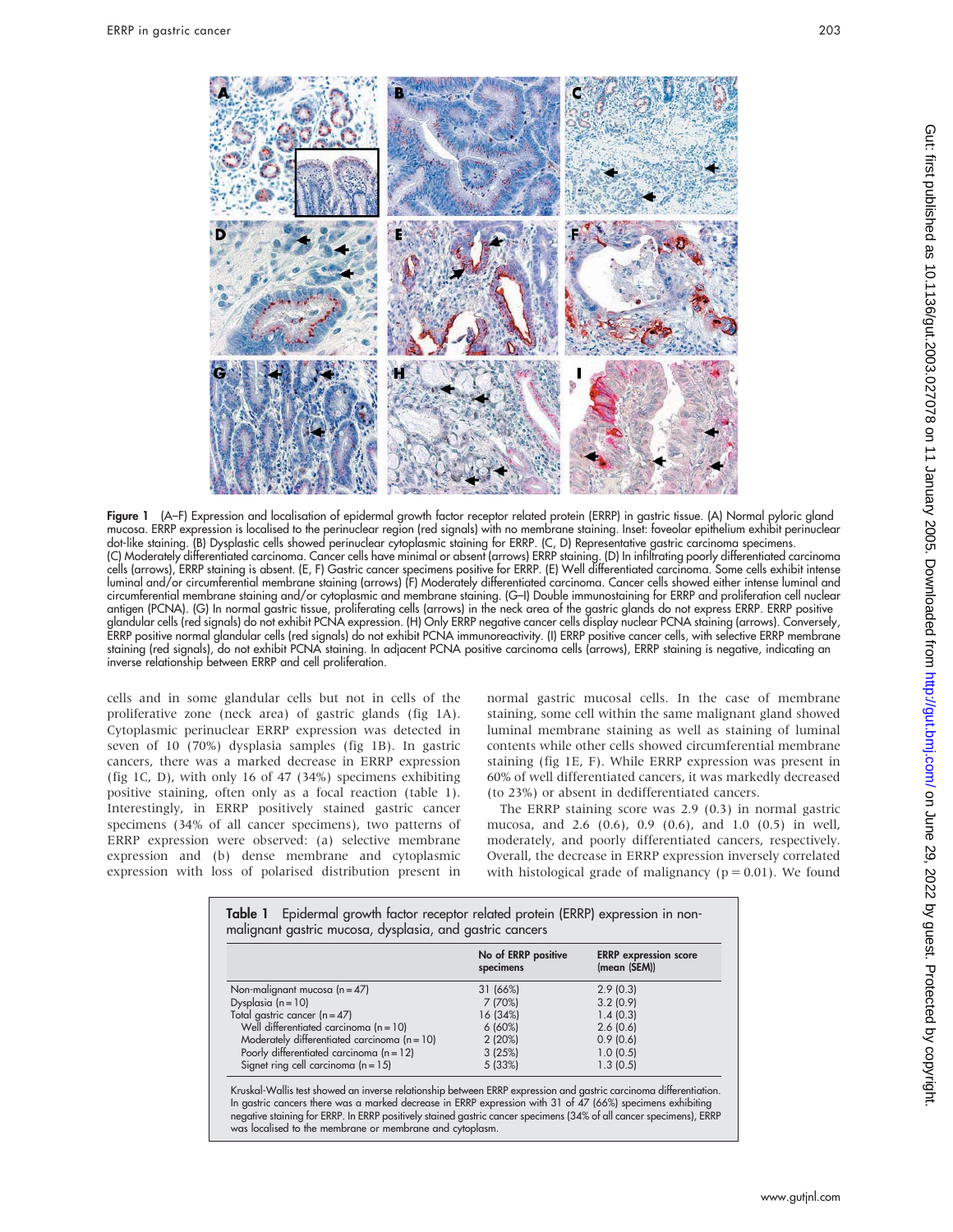

no staining when the antigen preabsorbed ERRP antibody was used while sections from the same block gave positive staining with the regular (non-preabsorbed) ERRP antibody. This confirmed the specificity of the ERRP antibody. Double immunostaining for ERRP and PCNA revealed a negative relationship between ERRP and PCNA expression. Normal gastric gland and cancer cells expressing ERRP exhibited only a very faint or no PCNA immunoreactivity. PCNA-LI reflecting cell proliferation was also significantly  $(\sim$ 3.5 fold) lower in ERRP positive cancer cells (9.4 (0.6)%) than in ERRP negative cancer cells (35.3 (1.1)%;  $p<0.001$ ). This pattern clearly distinguished ERRP expressing cells from adjacent proliferating cells that expressed PCNA (fig 1G–I). There was no difference in ERRP expression between intestinal type (1.45 (0.46)) and diffuse type (1.36 (0.37)) gastric cancer.

Evaluation of H&E and Giemsa stained slides demonstrated that only nine specimens (19%) showed the presence of H pylori while in remaining specimens H pylori was not detectable (table 2). Of nine  $H$  pylori positive specimens, five were ERRP positive and four were ERRP negative (table 2). These data showed a lack of association between ERRP positivity and H pylori presence determined by histological staining.

#### ERRP levels in gastric cancer cell lines

To further determine whether and to what degree ERRP expression is associated with the invasive properties of gastric cancer cells, we examined, by western blotting, ERRP expression levels in one non-metastatic and two metastatic gastric cancer cell lines. ERRP expression levels were markedly decreased in the metastases derived cells MKN-28 (1.7-fold) and NCI-N87 (twofold) compared with the nonmetastatic gastric cancer cell line (AGS) which is poorly differentiated (fig 2).

#### ERRP inhibits EGFR phosphorylation in EGF treated MKN-28 cells

EGF treatment induced a 3.5-fold increase in EGFR phosphorylation in MKN-28 cells. EGF induced phosphorylation of EGFR in MKN-28 cells was markedly inhibited  $(\sim 45)$ 



Figure 2 Western blot analysis of epidermal growth factor receptor related protein (ERRP). ERRP expression levels were markedly decreased in the metastases derived gastric cancer cell lines (MKN-28 and NCI-N87) compared with the non-metastasis derived gastric cancer cell line (AGS).



Figure 3 Epidermal growth factor receptor (EGFR) activation reflected by the extent of EGFR phosphorylation (pEGFR). Exposure of MKN-28 gastric cancer cells to affinity purified ERRP protein caused marked inhibition of epidermal growth factor (EGF) induced EGFR phosphorylation.

fold) by ERRP. Western blotting revealed no significant differences in EGFR expression between ERRP treated cells and untreated cells, indicating that inhibition of EGFR activation by ERRP is direct and not the result of changes in EGFR expression levels (fig 3).

#### **DISCUSSION**

This study demonstrated that: (1) gastric cancer cells have significantly reduced, or complete lack of, ERRP expression, particularly cells of dedifferentiated cancers; (2) expression of ERRP in cancer cells is overall inversely correlated with proliferative activity and cell differentiation; (3) a major difference in ERRP cellular localisation exists between normal gastric cells and cancer cells; and (4) exogenous ERRP inhibits EGF induced phosphorylation of EGFR in MKN-28 gastric cancer cells. In agreement with our findings, recent study demonstrated that increased activation of EGFR and loss of ERRP in gastric mucosa occurs during aging and gastric cancer.<sup>9</sup>

In general, our results in resected human gastric cancer samples demonstrated that a decrease in ERRP expression is inversely correlated with grade of malignancy. However, three of 12 poorly differentiated carcinoma and five of 15 signet ring cell carcinomas in surgical resected specimens still had considerable ERRP expression. This indicates that the degree of differentiation does not always match ERRP expression in gastric cancer cells.

Metastasis derived gastric cancer cell lines have markedly lower ERRP expression levels than non-metastatic cell lines, although it does not correlate with cell differentiation. MKN-28 cells are metastases derived cells but they are from a well differentiated gastric adenocarcinoma with intestinal type differentiation.<sup>10</sup> Conversely, AGS cells are from a nonmetastatic gastric cancer but they are from a poorly differentiated gastric adenocarcinoma.<sup>11</sup> Therefore, there is a discrepancy between the results obtained in vivo (for example, the higher the cancer differentiation the higher the ERRP expression) and the results obtained in vitro where the highest level of expression of ERRP was in AGS cells, derived from a poorly differentiated adenocarcinoma, and lower in the well differentiated MKN-28 cell line. The reason(s) for this discrepancy between in vivo and in vitro results is unclear but gastric cancer specimens reflect better a real in vivo condition.

In normal gastric tissue, the proliferating cells (as determined by PCNA staining) at the neck area of the gastric gland did not express ERRP. Moreover, we found that ERRP expression was confined to normal foveolar epithelium and gland mucosa, which have less proliferating cells (as reflected by negative PCNA staining). These findings suggest that ERRP may be constitutively expressed at low levels in normal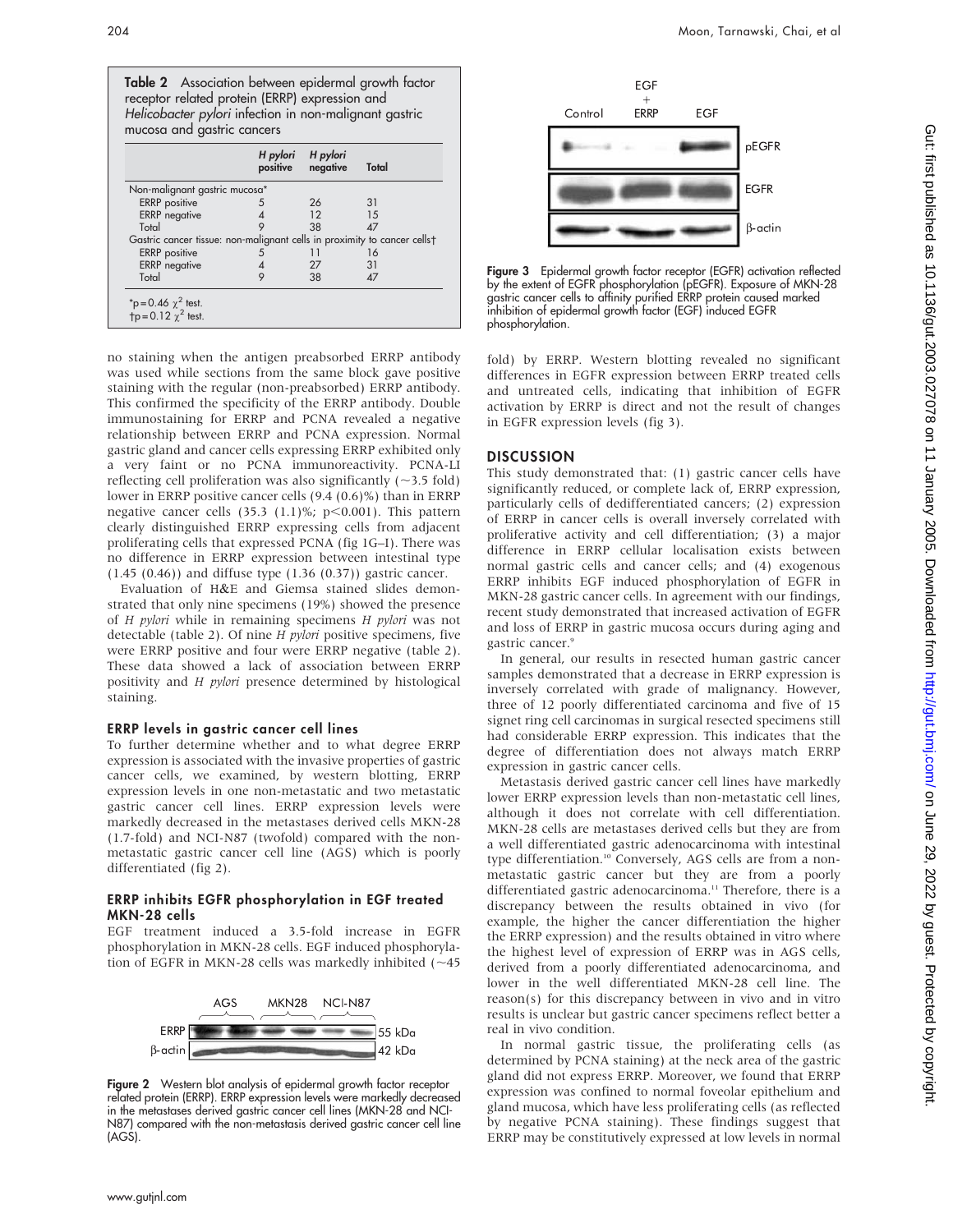resting cells where it inhibits cell proliferation. In the present study, we found selective membrane expression of ERRP in some cancer cells, and ERRP expressing cancer cells showed significantly less proliferation (decreased PCNA-LI) than cancer cells that did not express ERRP. The significance of ERRP membrane localisation in ERRP expressing cancer cells is uncertain. Although ERRP is not a product of the primary EGFR transcript, it has 85–90% homology to the extracellular ligand binding domain of EGFR.<sup>4</sup> Three splice variants of the EGFR gene encoding the extracellular domain of the receptor have been isolated $12-14$  and accumulating evidence indicates that a truncated EGFR, that contains the EGF binding site but not the kinase domain, is associated with inhibition of cancer cell growth.<sup>15 16</sup> This negative regulation of EGFR kinase may be due to dimeric interactions between full length EGFR and truncated EGFR.<sup>16</sup> Enhanced expression of ERRP on the membrane of cancer cells demonstrated here suggest that ERRP may competitively inhibit EGFR activation. This contention was confirmed by demonstration that exogenous ERRP inhibited EGF induced EGFR phosphorylation essential for its activation in the MKN-28 gastric cancer cell line.

Considering that the functional form of EGFR is normally localised to the plasma membrane, it is tempting to speculate that ERRP may compete with EGFR for ligand binding and/or may form inactive heterodimers with EGFR. Previous studies demonstrated that ERRP is a secretory protein<sup>6</sup> and as such can exert local autocrine and paracrine actions. Furthermore, a recent study demonstrated that reduced EGFR phosphorylation was partly due to sequestration of EGFR ligands by ERRP, resulting in the formation of inactive heterodimers with EGFR, further supporting our contention.<sup>6</sup> Previous studies have demonstrated that expression of EGFR and its various ligands is increased in gastric cancer, and that these increases are closely related and play an important role in the development and progression of gastric cancer.<sup>1 2 17-19</sup> Taken together with our present study, increased EGFR activation in gastric cancer might be due not only to a decrease in ERRP expression but also to increased expression of EGF related peptides.

We examined gastric cancer histological specimens for the presence of H pylori using H&E and Giemsa staining. Of 47 patients, *H pylori* was detected in only nine patients (19%); five of them were ERRP positive and four were ERRP negative. Compared with previous reports demonstrating the presence of H pylori in gastric endoscopic biopsies in approximately 60-70% of the Korean population,<sup>20 21</sup> the presence of H pylori in this study using resection specimens was much lower (only 19%). However, our data are in agreement with previous observations in that while gastric intestinal metaplasia and gastric cancer are epidemiologically associated with H pylori infection, the bacterium is often undetectable in these lesions by standard histological test stains.<sup>22-24</sup> A recent study by Semino-Mora and colleagues<sup>25</sup> explained this apparent paradox by demonstrating intracellular localisation of H pylori in patients with precancerous lesions and/or gastric adenocarcinoma. Intracellular H pylori was detected only when using the combined techniques of light microscopy, laser confocal microscopy, transmission electron microscopy, in situ hybridisation, and immunohistochemistry. The staining method for detecting H pylori used in our study was unlikely to detect intracellular H pylori. A more detailed analysis using the combination of the above cited methods should provide further information regarding the possible relationship between H pylori infection and ERRP expression.

In conclusion, our data indicate that downregulation of ERRP is associated with progression and dedifferentiation of gastric carcinoma. The inverse relationship between ERRP expression and cell proliferation suggests that loss of ERRP likely plays a role in promoting tumour growth. Moreover, changes in ERRP localisation from perinuclear in normal gastric mucosa to membrane in gastric cancer cells, and its inhibitory effect on EGFR phosphorylation, suggest that ERRP is a negative regulator of EGFR and may exert its inhibitory effect partly by attenuating EGFR activation. As ERRP protein and/or cDNA can be easily synthesised, this study may provide a rationale for novel therapeutic approaches to gastric cancer.

#### ACKNOWLEDGEMENTS

WSM (Associate Professor, Chonbuk National University, Korea) was visiting researcher at the VA Medical Center, Long Beach and the University of California, Irvine, California, USA. We thank Dr Michael K Jones for his discussion and editorial suggestions. Supported by the Medical Research Service of the Department of Veterans Affairs (APNM and AST) and the National Institute on Aging (APNM). GenBank accession number for ERRP is AF187818

#### Authors' affiliations .....................

W S Moon, Department of Medicine, VA Medical Center, Long Beach and the University of California, Irvine, California, USA, and Department of Pathology, Chonbuk National University Hospital, Chonju, Korea A S Tarnawski, J Chai, J T Yang, Department of Medicine, VA Medical Center, Long Beach and the University of California, Irvine, California, USA

A P N Majumdar, John D Dingle VA Medical Center, Karmanos Cancer Institute, Wayne State University, Detroit, Michigan, USA

Conflict of interest: None declared.

#### **REFERENCES**

- 1 Prigent SA, Lemoine NR. Type I (EGFR-related) family of growth factor
- receptors and their ligands. *Prog Growth Factor Res* 1992;4:1–24.<br>2 **Barnard JA**, Beauchamp J, Rissell WE, *et al.* Epidermal growth factor-related peptides and their relevance to gastrointestinal pathophysiology.<br>*Gastroenterology* 1995;**108**:564–80.
- 3 D'Agnano I, D'Angelo C, Savarese A, et al. DNA ploidy, proliferative index and epidermal growth factor receptor: Expression and prognosis in patients with gastric cancers. Lab Invest 1995;72:432-8.
- 4 Yu Y, Rishi AK, Turner JR, et al. Cloning of a novel EGFR-related peptide: a putative negative regulator of EGFR. *Am J Physiol Cell Physiol*<br>2001;**280**:C1083–9.
- 5 Feng J, Adsay NV, Kruger M, et al. Expression of ERRP in normal and neoplastic pancreata and its relationship to clinicopathologic parameters in pancreatic adenocarcinoma. Pancreas 2002;25:342–9.
- 6 Marciniak DJ, Moragoda L, Mohammad RM, et al. Epidermal growth factor receptor-related protein: a potential therapeutic agent for colorectal cancer. Gastroenterology 2003;124:1337–47.
- 7 Oota K, Sobin LH. Histologic typing of gastric and oesophageal tumours. International histological classification of tumours, No 18. Geneva: WHO, 1977.
- 8 Lauren P. The two histological main types of gastric carcinoma, undifferentiated and so-called differentiated-type carcinoma. Acta Pathol Microbiol Scand 1965;64:31–49.
- 9 Majumdar AP, Du J, Hatfield JS, et al. Expression of EGF-receptor related protein (ERRP) decreases in gastric mucosa during aging and carcinogenesis. Dig Dis Sci 2003;48:856–64.
- 10 Motoyama T, Hojo H, Watanabe H. Comparison of seven cells lines derived<br>from human gastric carcinomas. *Acta Pathol Jpn* 1986;36:65–83.<br>11 **Barranco SC**, Townsend CM Jr, Casartelli C, *et al.* Establishment and
- characterization of an in vitro model system for human adenocarcinoma of the stomach. Cancer Res 1983;43:1703–9.
- 12 Petch LA, Harris J, Raymond VW, et al. Truncated, secreted form of the epidermal growth factor receptor is encoded by an alternatively spliced transcript in normal rat tissue. Mol Cell Biol 1990;6:2973–82.
- Reiter JL, Maihle NJ. A 1.8 kb alternative transcript from the human epidermal growth factor receptor gene codes a truncated form of the receptor. *Nucleic*<br>Ac*ids Res* 1996;**24**:4050–6.
- 14 Ullrich A, Coussens L, Hayflick JS, et al. Human epidermal growth factor receptor cDNA sequence and aberrant expression of the amplified gene in A431 epidermoid carcinoma cells. Nature 1984;309:418–25.
- 15 Wagner M, Cao T, Lopez ME, et al. Expression of a truncated EGF receptor is associated with inhibition of pancreatic cancer cell growth and enhanced sensitivity of cisplatinum. Int J Cancer 1996;**68**:782–7.
- 16 Basu A, Raghunath M, Bishayee S, *et al.* Inhibition of tyrosine kinase activity of the epidermal growth factor (EGF) receptor by a truncated receptor form that bind to EGF: role for inter receptor interaction in kinase regulation. Mol Cell Biol 1989;9:671–7.
- Suzuki T, Tsuda T, Haruma K, et al. Growth of human gastric carcinomas and expression of epidermal growth factor, transforming growth factor-alpha,